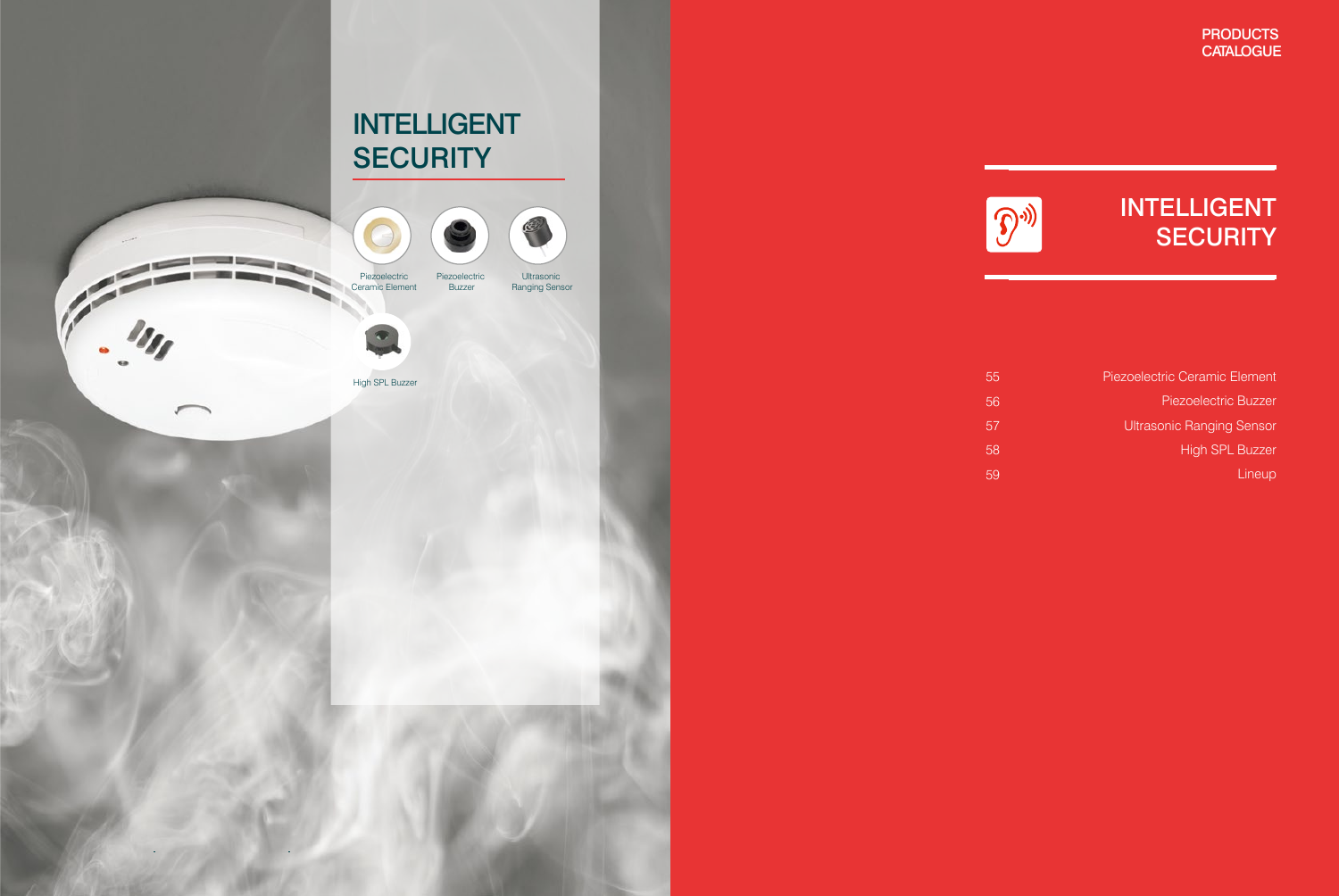| Model                                | PL0544-014 | PL0653-000       | PL0663-000       |
|--------------------------------------|------------|------------------|------------------|
| Resonant<br>frequency<br>(Hz)        | 3.2        | 3.2              | 3                |
| Resonant<br>impedance<br>$(\Omega)$  | 600        | 350              | 400              |
| <b>Static</b><br>capacitance<br>(pF) | 25000±30%  | $36000 \pm 30\%$ | $40000 \pm 30\%$ |
| <b>Diameter</b><br>(mm)              | 34.55      | 34.7             | 34.7             |
| <b>Thickness</b><br>(mm)             | 0.54       | 0.52             | 0.53             |

- Small size, easy to install
- Stable performance





- High reliability
- The material is resistant to high
- temperatures and has good
- flame retardancy
- Pass UL standard

#### Features

## Applications



## Piezoelectric Ceramic Element

#### Features

 $\mu$  and  $\mu$  and  $\mu$  . In this case,  $\mu$ of Firms bank

## Applications

## Piezoelectric Buzzer

-Smoke alarm detector



-Smoke alarm detector